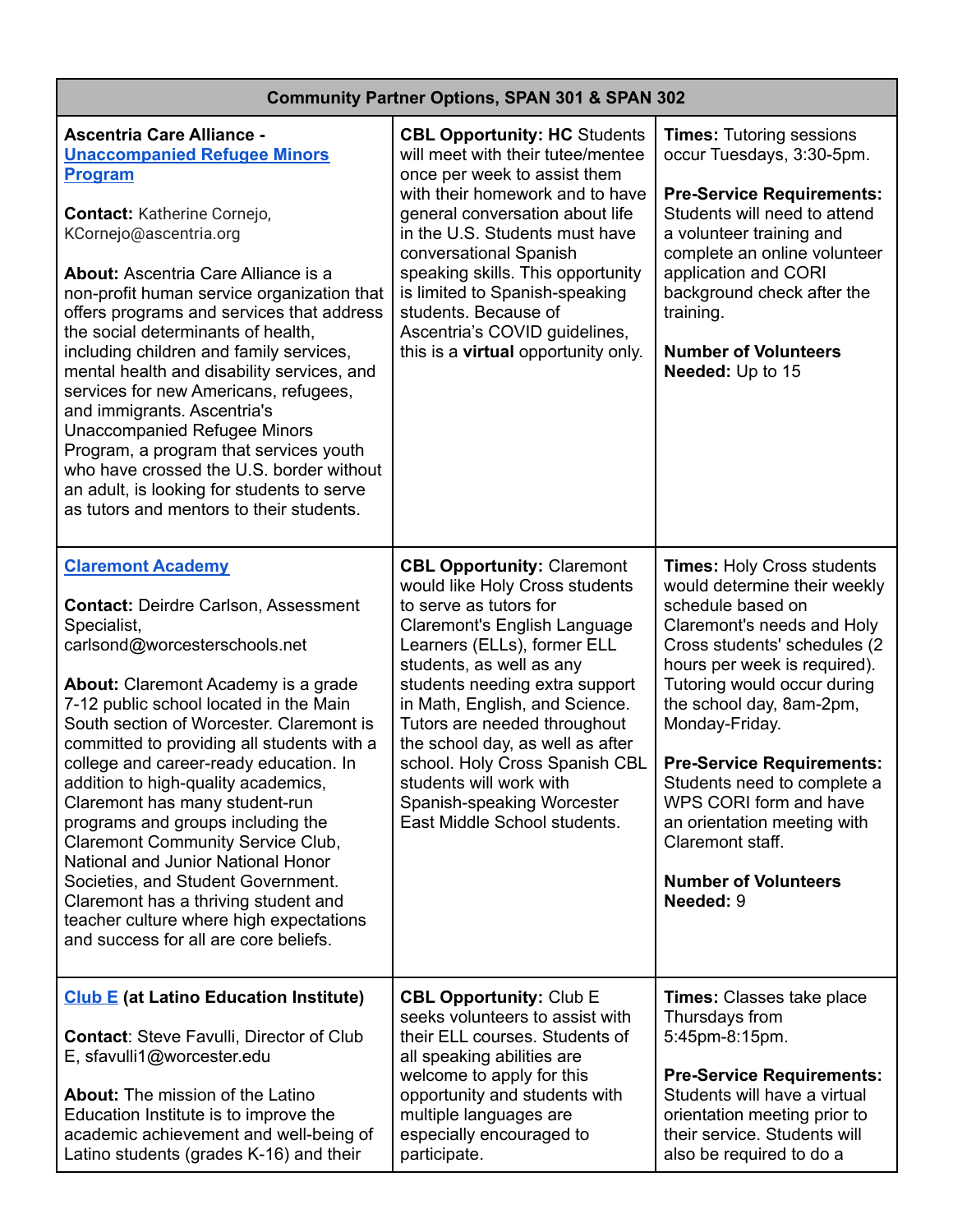| families from the City of Worcester. The<br>Latino Education Institute provides a<br>variety of programs, including educational<br>resources, social resources, and family<br>workshops. One of their programs, Club<br>Educación, or Club E, strives to increase<br>the educational levels of parents and<br>adults in order to fully realize the overall<br>academic goals of the entire family.<br>Parents participate in training in the areas<br>of computer, financial, and health literacy<br>through a series of seasonal workshops.                                                                                                                                                                                                                                                                                                                                                                                                                                                              |                                                                                                                                                                                                                                                                                                                                                                                                  | COVID screening upon<br>arrival each evening of<br>service (temperature check<br>and answering a quick<br>survey).<br><b>Number of Volunteers</b><br>Needed: 6-8                                                                     |
|-----------------------------------------------------------------------------------------------------------------------------------------------------------------------------------------------------------------------------------------------------------------------------------------------------------------------------------------------------------------------------------------------------------------------------------------------------------------------------------------------------------------------------------------------------------------------------------------------------------------------------------------------------------------------------------------------------------------------------------------------------------------------------------------------------------------------------------------------------------------------------------------------------------------------------------------------------------------------------------------------------------|--------------------------------------------------------------------------------------------------------------------------------------------------------------------------------------------------------------------------------------------------------------------------------------------------------------------------------------------------------------------------------------------------|--------------------------------------------------------------------------------------------------------------------------------------------------------------------------------------------------------------------------------------|
| <b>Positive Directions: Drop Out</b><br><b>Prevention Program (Family Health</b><br>Center of Worcester)<br><b>Contact: Jewel White,</b><br>Jewel. White@fhcw.org<br>About: Family Health Center of<br>Worcester is a full-service health center<br>open to all residents of Worcester and<br>surrounding areas. Our mission is to<br>improve the health and well-being of all<br>residents in the Greater Worcester area,<br>especially culturally diverse populations,<br>by providing access to affordable, high<br>quality, integrated, comprehensive, and<br>respectful primary health care and social<br>services, regardless of patients' ability to<br>pay. Positive Directions is a drop-out<br>prevention program that targets incoming<br>9th graders who are at high risk for high<br>school dropout due to attendance,<br>behavioral, academic and social issues.<br>We intervene with twice a week tutoring<br>and recreation at the YMCA, case<br>management and community<br>involvement. | <b>CBL Opportunity: Meeting</b><br>once a week, CBL volunteers<br>provide homework help and<br>mentorship to the Positive<br>Directions youth. Volunteers<br>must be comfortable initiating a<br>tutoring mentorship with<br>teenage students. An outgoing<br>personality will be useful in this<br>role.                                                                                        | <b>Times: Mondays and</b><br>Wednesdays from<br>1:30-3:15pm<br><b>Pre-Service Requirements:</b><br>WPS CORI Form &<br>orientation meeting<br><b>Number of volunteers</b><br>needed: 3-5                                              |
| <b>Hector Reyes House</b><br><b>Contact: Mary Mulero, Program Director,</b><br>mulerom@lahaworc.org<br><b>About:</b> The Hector Reyes House offers a<br>continuum of culturally-informed services<br>for Latino males that focus on recovery<br>from substance use. The overall goal of<br>the program is to help each individual<br>develop skills that will support long-term<br>recovery. Residents of Hector Reyes<br>House stay for six months and                                                                                                                                                                                                                                                                                                                                                                                                                                                                                                                                                   | <b>CBL Opportunity: The Hector</b><br>Reyes House welcomes CBL<br>volunteers to assist with their<br>group classes. Volunteers will<br>interact with the residents and<br>help the activity coordinators<br>and implement programming.<br>There may be opportunities for<br>HC students to bring their own<br>expertise to the programming<br>and create activities to do with<br>the residents. | Times: Mondays,<br>Wednesdays-Fridays,<br>12-2pm or 2-4pm<br><b>Pre-Service Requirements:</b><br>CORI form and orientation<br>meeting<br><b>Number of Volunteers</b><br>Needed: 4-6 (students<br>should go in pairs, if<br>possible) |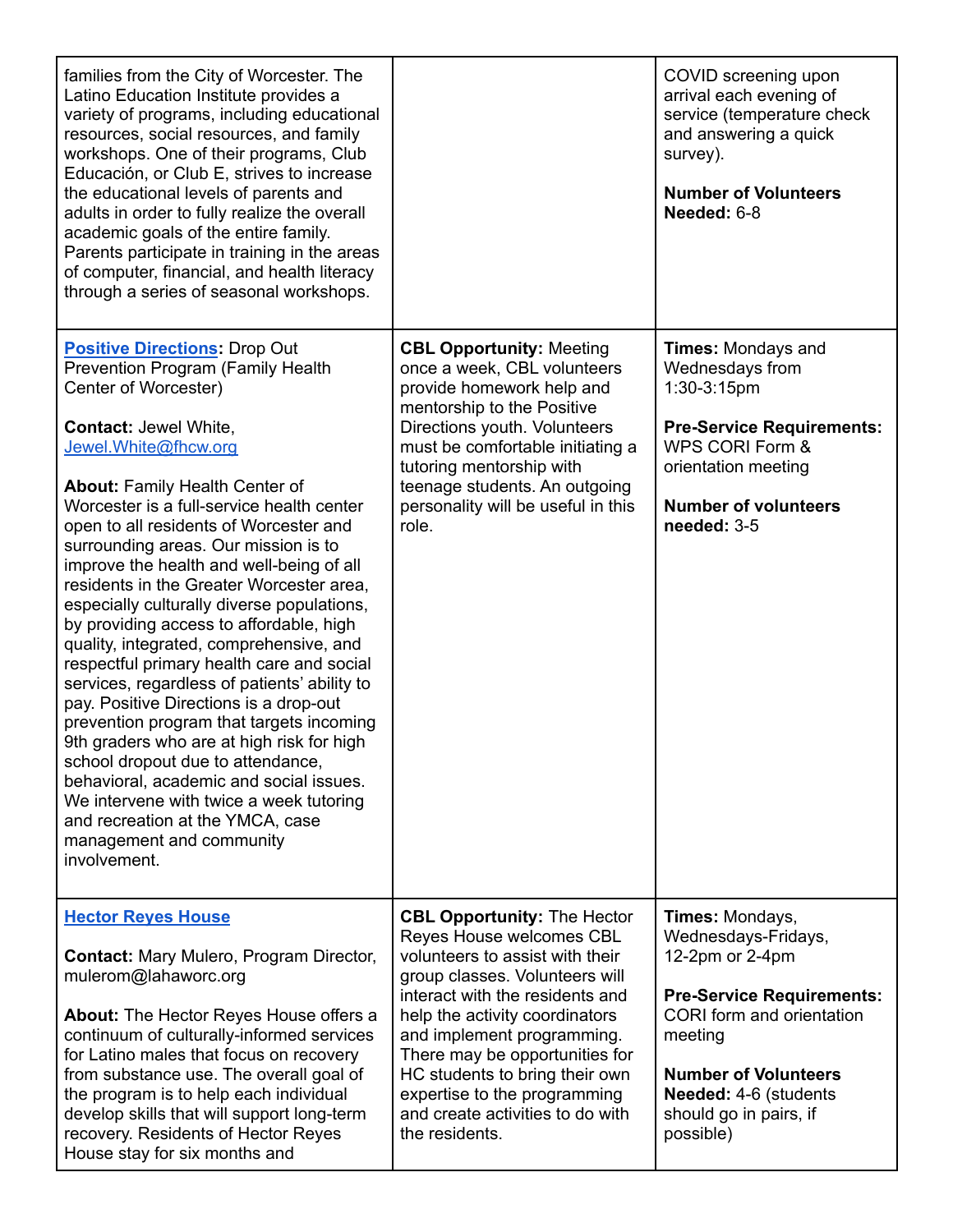| participate in daily "lectures"/groups,<br>receive in-house medical and dental care,<br>as well as other services (GED courses,<br>counseling, etc.). There is also Café<br>Reyes (operated by the Latin American<br>Health Alliance) where residents can work<br>part-time to receive necessary job<br>training. Finally, there is a long-<br>term house next door to Hector Reyes<br>where people who have been through the<br>six month program can continue to live.                                                                                                                                                                                                                                                                                                                                                                                                                                                     |                                                                                                                                                                                                                                                                                                                                                                                                                                                                                                                                                                                                     |                                                                                                                                                                                                                                                                                                                                                                                                              |
|------------------------------------------------------------------------------------------------------------------------------------------------------------------------------------------------------------------------------------------------------------------------------------------------------------------------------------------------------------------------------------------------------------------------------------------------------------------------------------------------------------------------------------------------------------------------------------------------------------------------------------------------------------------------------------------------------------------------------------------------------------------------------------------------------------------------------------------------------------------------------------------------------------------------------|-----------------------------------------------------------------------------------------------------------------------------------------------------------------------------------------------------------------------------------------------------------------------------------------------------------------------------------------------------------------------------------------------------------------------------------------------------------------------------------------------------------------------------------------------------------------------------------------------------|--------------------------------------------------------------------------------------------------------------------------------------------------------------------------------------------------------------------------------------------------------------------------------------------------------------------------------------------------------------------------------------------------------------|
| <b>Worcester East Middle School</b><br><b>Contact: John Rodriguez, Guidance</b><br>Counselor,<br>rodriguezj@worcesterschools.net<br><b>About:</b> Worcester East Middle is one of<br>four middle schools in Worcester.<br>Worcester East has a very diverse<br>population with about 800 students.<br>Within Worcester East is a Science and<br><b>Technology Academy which</b><br>encompasses almost half of the school.<br>Students from the academy come from all<br>over the city. Worcester East Middle is<br>located on Grafton Street, which is in a<br>low income neighborhood. Worcester<br>East strives to give its students the best<br>education that can be offered by the<br>Worcester Public Schools. Worcester<br>East teachers give their time to assure<br>that every student succeeds<br>academically. They go beyond their duties<br>and are always willing to do what it takes<br>to help our students. | <b>CBL Opportunity: One of the</b><br>biggest struggles Worcester<br>faces is helping its English<br>Language Learners who come<br>to this country without any<br>English and Math. These<br>students are required to take<br>MCAS and PARCC tests by the<br>state and we have to prepare<br>them for this. Worcester East is<br>looking for volunteer tutors to<br>assist with English Language<br>Learners and other students in<br>all subjects, especially math and<br>science. Holy Cross Spanish<br>CBL students will work with<br>Spanish-speaking Worcester<br>East Middle School students. | <b>Times:</b> During the school<br>day for one 2-hour time block<br>each week (Tuesdays or<br>Thursdays 7:35am-3pm)<br><b>Pre-Service Requirements:</b><br>WPS CORI Form and<br>Orientation<br><b>Number of Volunteers</b><br>Needed: Up to 15                                                                                                                                                               |
| <b>WPS Transition Program (Spanish)</b><br><b>Contact: Judy Freedman, Rehab</b><br>Specialist,<br>freedmanj@worcesterschools.net<br><b>About: The Worcester Public Schools</b><br>(WPS) Transition program provides<br>necessary training to 18-22 year old<br>students with a wide range of challenges<br>(including but not limited to: Autism<br>spectrum, developmental delays,<br>intellectual challenges, behavior and<br>emotional challenges, cognitive<br>challenges, medical challenges, etc). The<br>goal of the program is to encourage and                                                                                                                                                                                                                                                                                                                                                                      | <b>CBL Opportunity: WPS</b><br>students spend their day in a<br>variety of settings: at internship<br>sites and at locations that can<br>focus on academic, social and<br>recreational opportunities. HC<br>College students will be involved<br>in developing specific projects<br>that address target areas for the<br>WPS students and have a direct<br>connection with the content of<br>the CBL course (SPANISH).<br>Projects will include areas of<br>interest/skill that the College<br>student can offer. Past<br>programming with language                                                 | <b>Times: Young Adults taking</b><br>part in the Spanish program<br>will come to the Holy Cross<br>campus on a weekly basis<br>(Thursday 8:30am-1:30pm).<br>Holy Cross students will<br>serve for one two hour time<br>block and take part in<br>activities with the Young<br>Adults<br><b>Pre-Service Requirements:</b><br>WPS CORI form and virtual<br>orientation meeting.<br><b>Number of Volunteers</b> |